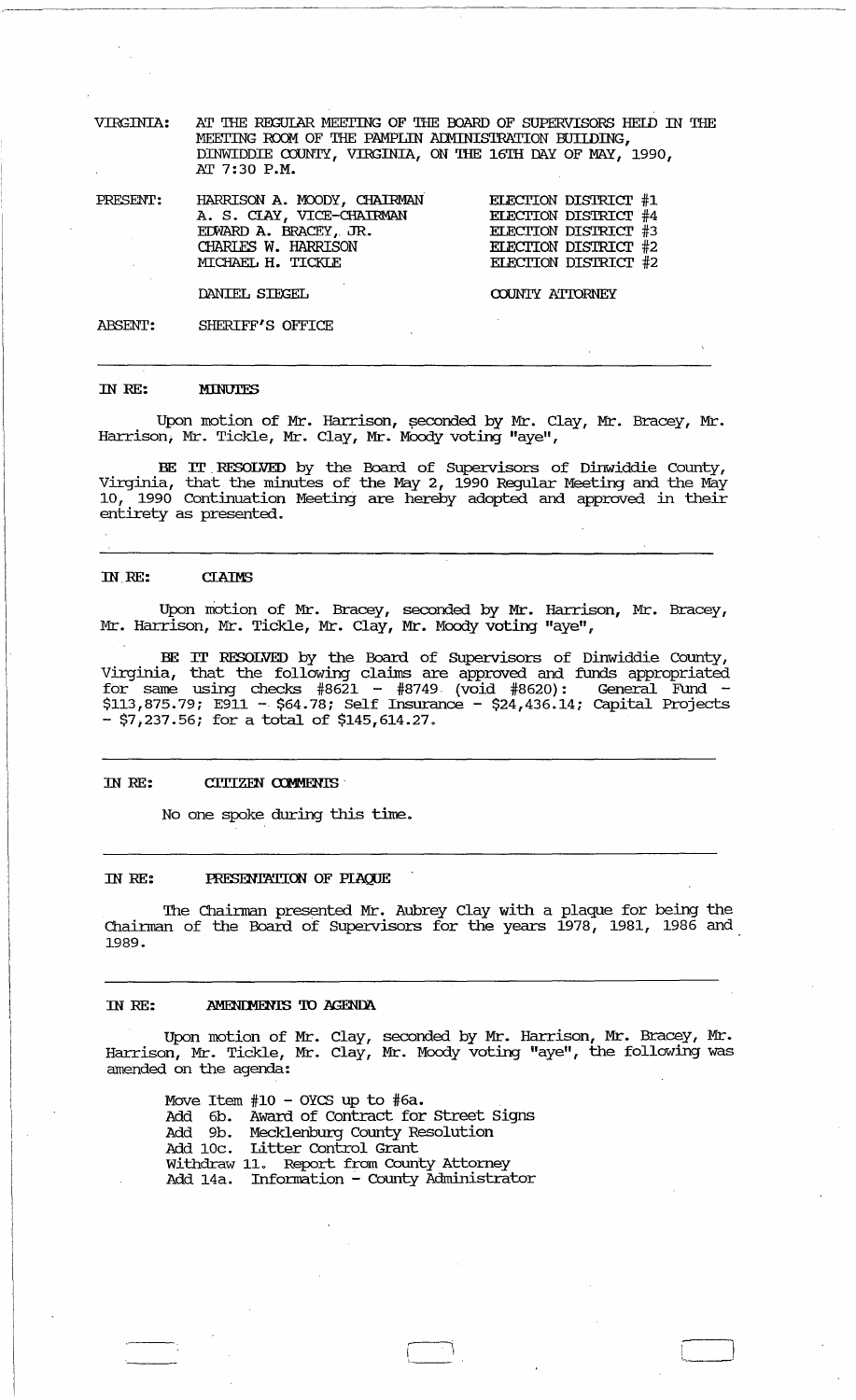$\label{eq:2.1} \begin{split} \mathcal{L}_{\text{max}}(\mathcal{L}_{\text{max}}) = \mathcal{L}_{\text{max}}(\mathcal{L}_{\text{max}}) \end{split}$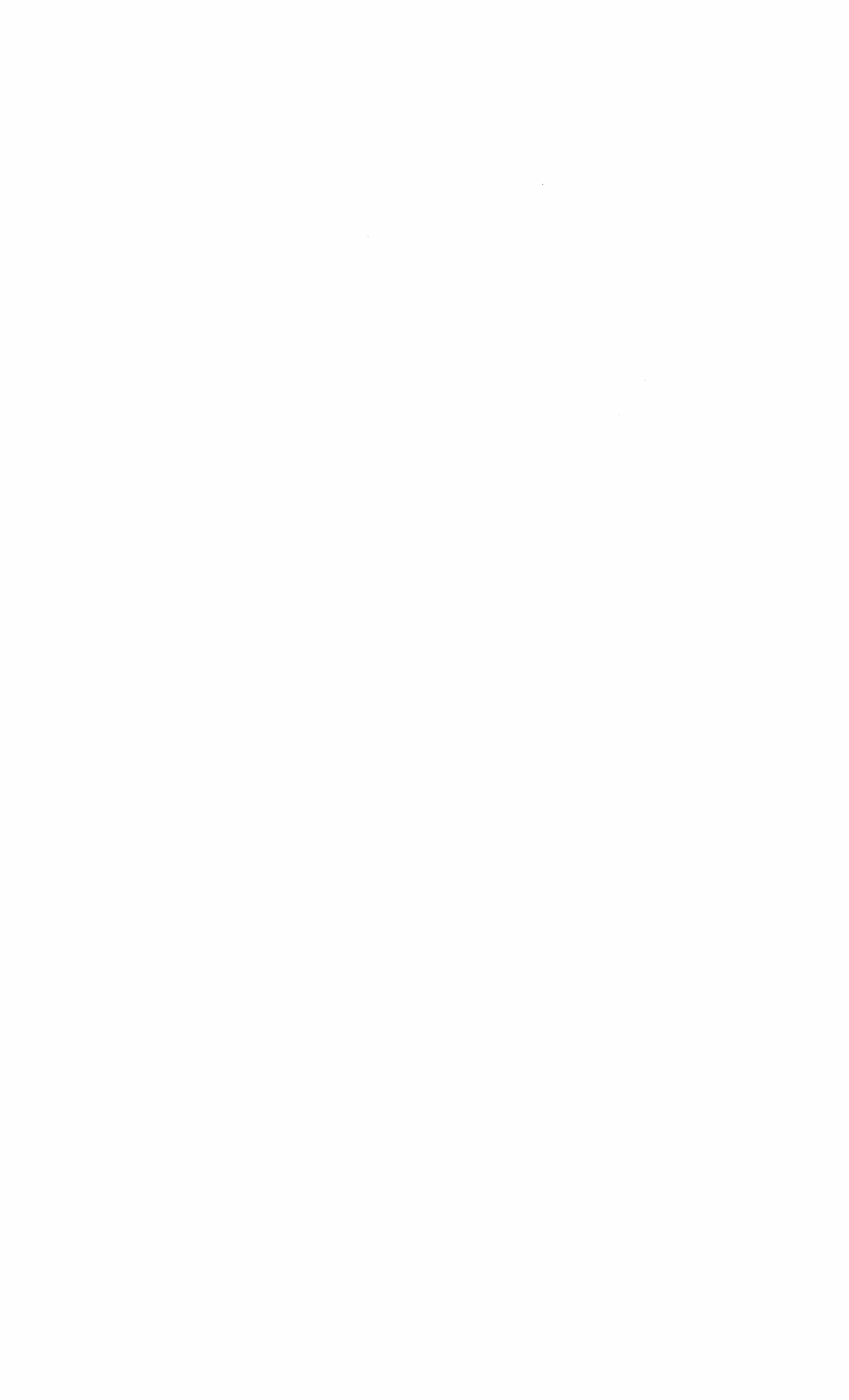# IN RE: OYCS -- ANNUAL REPORT

 $\Box$ 

Mrs. Diane Galbreath, Director of Office on Youth & Community services, presented the Annual Report from the Office on Youth and the work plan for 1990-92 biermium, consisting of nine goals. '!he Delinquency Prevention and Youth Development Grant from the Department of Corrections provides 75% of their funding, with the remaining 25% being local match raised through programs they offer.

## IN RE: REPORT ON TRIP TO RUSSIA

Mrs. Diane Galbreath advised that through the Youth Ambassadors International Program and the Dinwiddie County Office on Youth and Community services, four Dinwiddie County students (Aubri Charboneau, Kim Creech, Nathan Brown and Kenya '!hornas) and two adult counselors (Mrs. Galbreath and Mrs. Patsy Barnes, 4-H Extension Agent) were selected to participate in '!he '!hird Annual Youth SUmmit and World Literacy Youth Conference held in Moscow March 25 through April 8, 1990. She emphasized this was a private venture where the individuals paid their own way. '!here were a total of 75 students from all across the United states who attended the conference. '!he group presented a slide presentation to the Board.

#### IN RE: RESOLUTION OF RECOGNITION

Upon motion of Mr. Clay, seconded by Mr. Harrison, Mr. Bracey, Mr. Harrison, Mr. Tickle, Mr. Clay, Mr. Moody voting "aye",

WHEREAS, the achievement of harmonious Soviet-American relations is one of the most challenging and important goals for citizens of both these nations; and,

WHEREAS, the Youth Ambassadors International Program of Bellingham, Washington has established itself as an educational, non-profit organization dedicated to the need of children and young adults to express their concerns and share their goals and desires for global peace and cooperation; and,

WHERFAS, the Youth Ambassadors International Program has designed, developed, and conducted Soviet-American cultural exchange designed, developed, and conducted Soviet-American cultural exchange programs such as educational youth conferences and leadership camps that have helped to foster trust, good will and mutual understanding between American and Soviet citizens; and,

WHEREAS, through the sponsorship of the Dinwiddie County Office on Youth and connnunity services, four Dinwiddie County students -- AUbri Charboneau, Kim Creech, Nathan Brown, and Kenya '!homas; along with two adult counselors -- Mrs. Diane Galbreath and Mrs. Patsy Barnes, were selected to participate in the 'Ihird Annual Youth summit and World Literacy Youth Conference held in Moscow, the Soviet Union, March 25 through April 8, 1990; and,

WHERFAS, the efforts made by the Dinwiddie County participants which focused on literacy, environmental challenges, and improvements in Soviet-American relations were exemplary as representatives of Dinwiddie County, the State of Virginia, and the united states of America,

NCM, 'lHEREFORE, BE IT RESOLVED, that the Board of SUpervisors and the citizens of Dinwiddie County wish to recognize and honor the exceptional contribution of these young people and their counselors towards the goals of world peace and mutual understanding between the Soviet Union and America, and, by virtue of this effort, all nations of the world, and hereby declares the week of May 20-26, 1990, as Youth Ambassadors International Week in Dinwiddie County. let all good citizens of the County come forth to congratulate these representatives, and wish them success in the coming months as this year's program continues through the summer, and be prepared to welcome those Soviet citizens whom we hope to have as our guests.

EXTRACT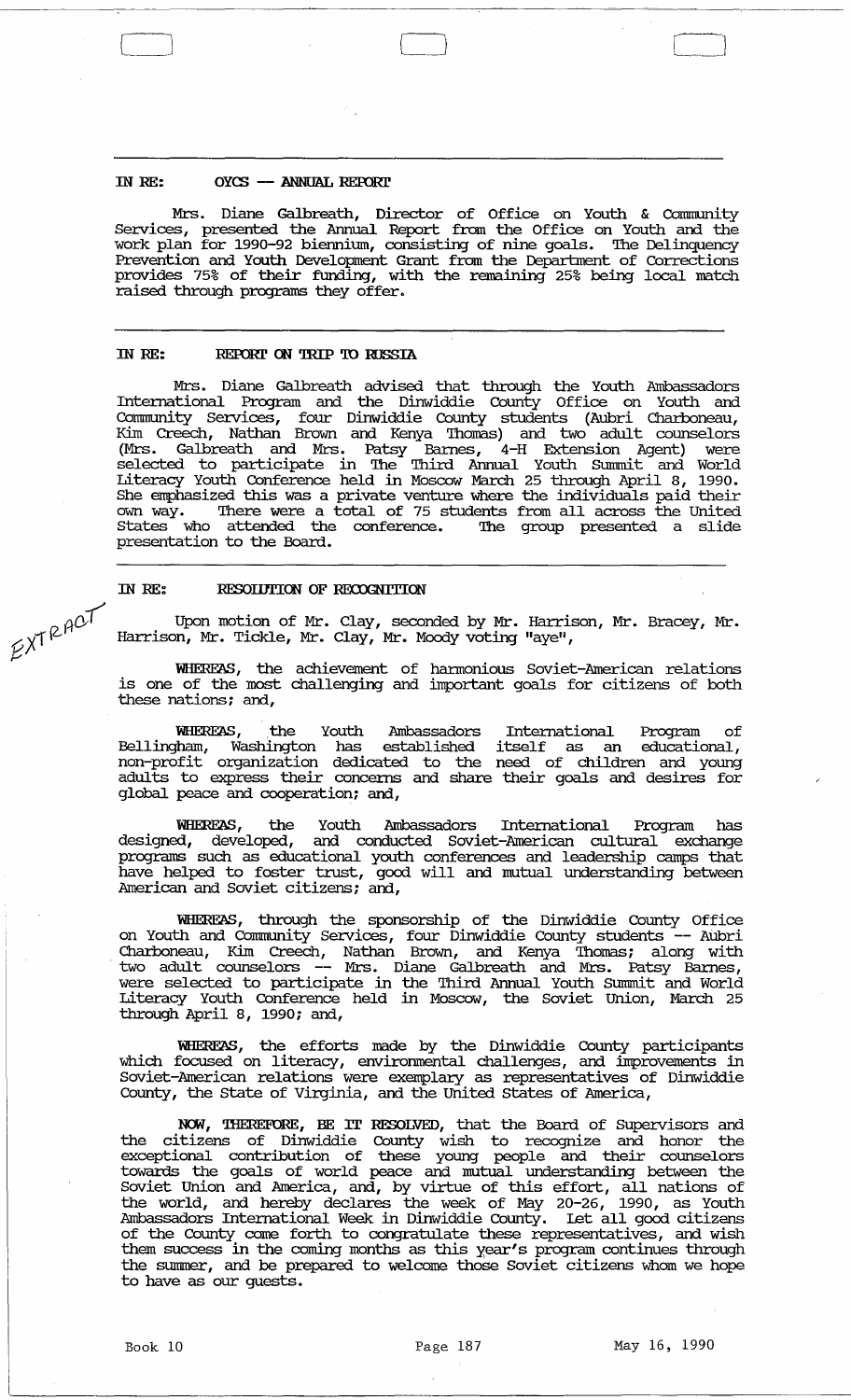## IN RE: LITTER CONTROL GRANT RESOLUTION

'!he Assistant County Administrator presented a request from Mrs. JoAnn Slaughter, Litter Control Coordinator, for authorization to submit an application for a grant of approximately \$3,800 for the Litter Control Program.

Upon motion of Mr. Bracey, seconded by Mr. Harrison, Mr. Bracey, Mr. Harrison, Mr. Tickle, Mr. Clay, Mr. Moody voting "aye", the following Litter Control Grant Resolution was adopted:

WHERFAS, Dinwiddie County recognizes the existence of a litter problem within the boundaries of Dinwiddie; and,

WHERFAS, the Virginia Waste Management Act provides, through the Department of Waste Management, Division of Litter Control and Recycling, for the allocation of public funds in the fonn of Grants for the purpose of enhancing local litter control and recycling programs; and,

WHERFAS, having reviewed and considered the Regulations and the Application covering administration and use of said funds,

BE IT RESOLVED that the Board of Supervisors of Dinwiddie County, Virginia, hereby endorses and supports such a program for Dinwiddie as is indicated in the attached Application Form *ICG-1*; and,

BE rr FURlliER RESOLVED that the Board of Supervisors of Dinwiddie County, Virginia, hereby authorizes '!he Office on Youth and Community services to plan, budget, and apply for a Grant which if approved, will be used to fund said Program; and,

BE IT FURTHER RESOLVED that the Board of Supervisors of Dinwiddie County, Virginia, hereby requests the Department of Waste Management, Division of Litter Control and Recycling to consider and approve said Application and Program, said Program being in accord with the regulations governing use and expenditure of said funds.

## IN RE: AWARD OF CONTRACT FOR STREET NAME SIGNS

At the May 2, 1990 Board Meeting, Mr. John M. Clarke, Technician, was instructed to obtain sarrples of the street signs bidders for comparison. Upon doing so, Mr. Clarke presented the bid results: Planning from the

| Hall Signs         | \$15,038 |                        |
|--------------------|----------|------------------------|
| Korman Signs       | \$19,877 |                        |
| Old Dominion Signs |          | $$22,743$ (incomplete) |
| Heritage Signs     | \$25,398 |                        |

Mr. Clarke advised installation of the signs will be bid out. Also, the Virginia Department of Transportation will be involved in the placement of the signs. He advised that once the signs are installed, the Virginia Department of Transportation is responsible for replacing the signs.

Upon motion of Mr. Harrison, seconded by Mr. Clay, Mr. Bracey, Mr. Harrison, Mr. Tickle, Mr. Clay, Mr. Moody voting "aye",

BE IT RESOLVED by the Board of Supervisors of Dinwiddie County, Virginia, that Hall Signs be awarded the contract to manufacture the street name signs and provide the hardware for installation, at a cost of \$15,038.



## IN RE: PUBLIC HEARING - COMMUNITY DEVELOPMENT BLOCK GRANT PROGRAM

This being the time and place as advertised in the Progress-Index Newspaper on SUnday, May 6, 1990, and as a public service announcement on

 $E^{YTPACT}$ 

/.'  $E^{X^{T/2+1}}$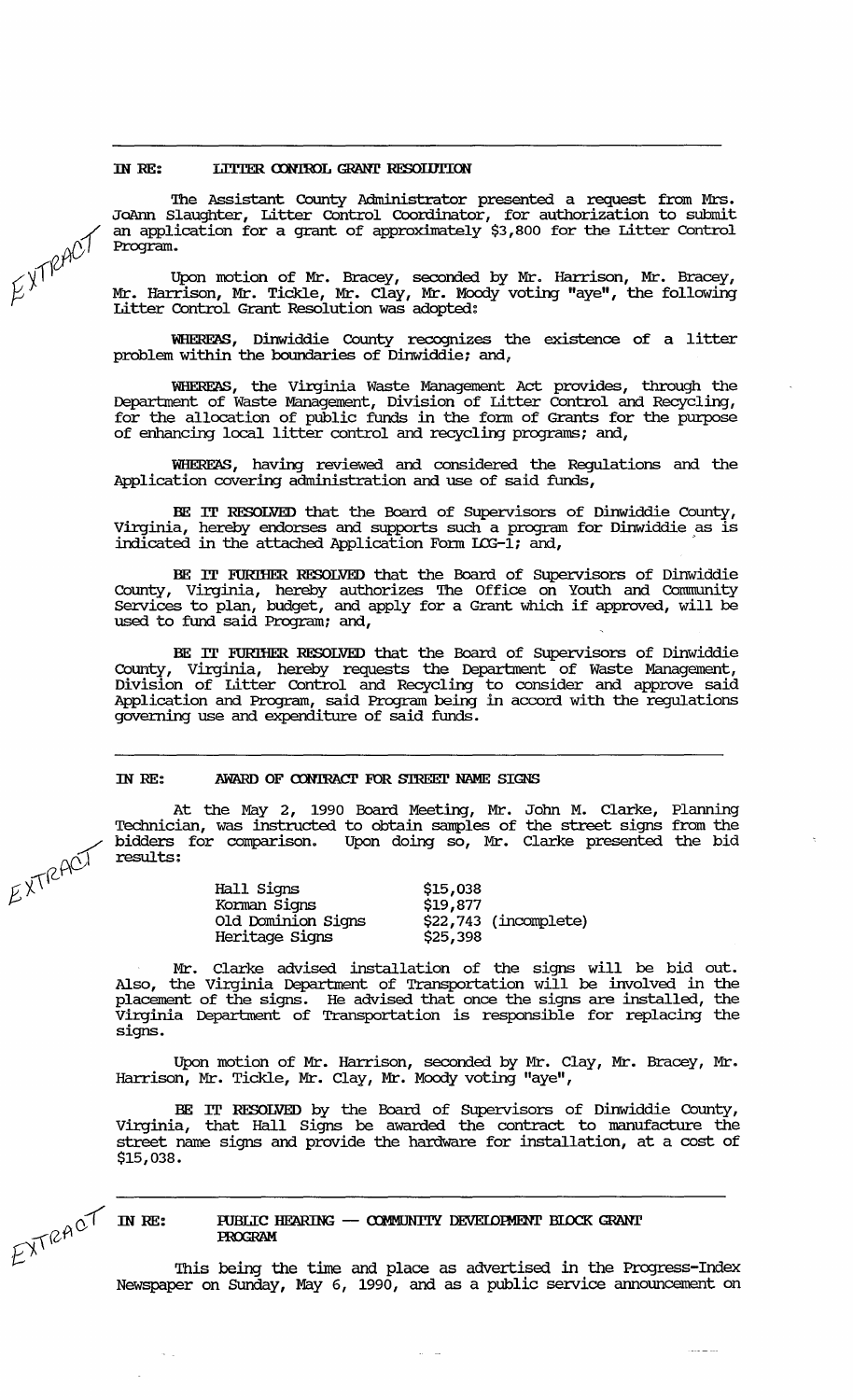the cable Access Channel, May 7, thru May, 16, 1990, for the Board of SUpervisors to conduct a public hearing to receive public input on local cornrm.mity development and housing needs in relation to Community Development Block Grant funding for a project in Dinwiddie County. As required, this was the second public hearing, with the first being May 6, 1990.

, and the set of  $\overline{a}$  and  $\overline{b}$  and  $\overline{c}$   $\overline{c}$ 

Mr. James McClure, Crater Planning District Commission, advised this was the second of the two required public hearings on the County's Community Development Block Grant Application to be submitted to the Virginia Deparbnent of Housing Community Development. Applications are being accepted wherein \$2.5 million is available which is restricted only for economic development projects. Due to the fact there are several other applications being submitted, Mr. McClure stated it would be to the County's advantage to submit the application by the end of May. The application is proposed for \$700,000, to provide funding for a portion of the cost for public improvements required to serve a major distribution center which is interested in locating in Dinwiddie County. The center is anticipating a \$30 million investment, creating approximately 500 jobs, of which 350 will be for low to moderate income persons. Their annual payroll will be approximately \$8 million a year. There are two public improvements -- one through the Virginia Department of Transportation Revenue Sharing Funds for acceleration and turning lanes on Rt. 460; and the second for extension of water and sewer lines, as well as constructing a new water tower. This would be a \$1.2 million total investment, of which the Block Grant would be providing \$700,000, and the County's match would be  $$500,000$ .

There were no public comments on the Block Grant.

The resolution will be brought back to the Board for adoption once all the information is gathered.

## IN RE: PUBLIC HEARING  $A-90-6$  - BUSINESS LICENSE --GROSS RECEIPIS EXEMPITON

This being the time and place as advertised in the Progress-Index  $\sqrt{2\pi}$   $\alpha$  Newspaper on Wednesday, May 2, and May 9, 1990, for the Board of Supervisors to conduct a Public Hearing to consider adopting an ordinance ~ to amend Section 13 of the Oode of Dinwiddie County to add Section 13-1.4 which provides that no business license tax on gross receipts will be imposed or levied if gross receipts received or estimated to be received of the business conducted in such year does not exceed \$2,000.

No one spoke in favor of or against the, amendment.

Upon motion of Mr. Bracey, seconded by Mr. Harrison, Mr. Bracey, Mr. Harrison, Mr. Tickle, Mr. Clay, Mr. Moody voting "aye", the following proposed ordinance to provide for a minimum amount of gross receipts to be received before the County's gross receipts license tax is applied was adopted:

WHEREAS, the County of Dinwiddie (the "County") has adopted a gross receipts license tax to be applicable to businesses operating within the County; and

WHEREAS, the Board of Supervisors of the County (the "Board") desires to adopt a minlinum amount of gross receipts necessary to be received before the County's gross receipts license tax is to be applied;

NOW, THEREFORE, BE IT ORDAINED that the Board of Supervisors of Dinwiddie County hereby adopts an amendment to Chapter 13 of the Oode of the County of Dinwiddie, Virginia as follows:

Section 13-1.4. Notwithstanding any provision contained herein, no license tax on gross receipts shall be :imposed or levied pursuant to this chapter on any person who does not receive or estimate receiving gross receipts of the business conducted in such license tax year exceeding two thousard dollars (\$2,000.00).

This provision shall be effective as of the date of adoption.

Book 10 Page 188 May 16, 1990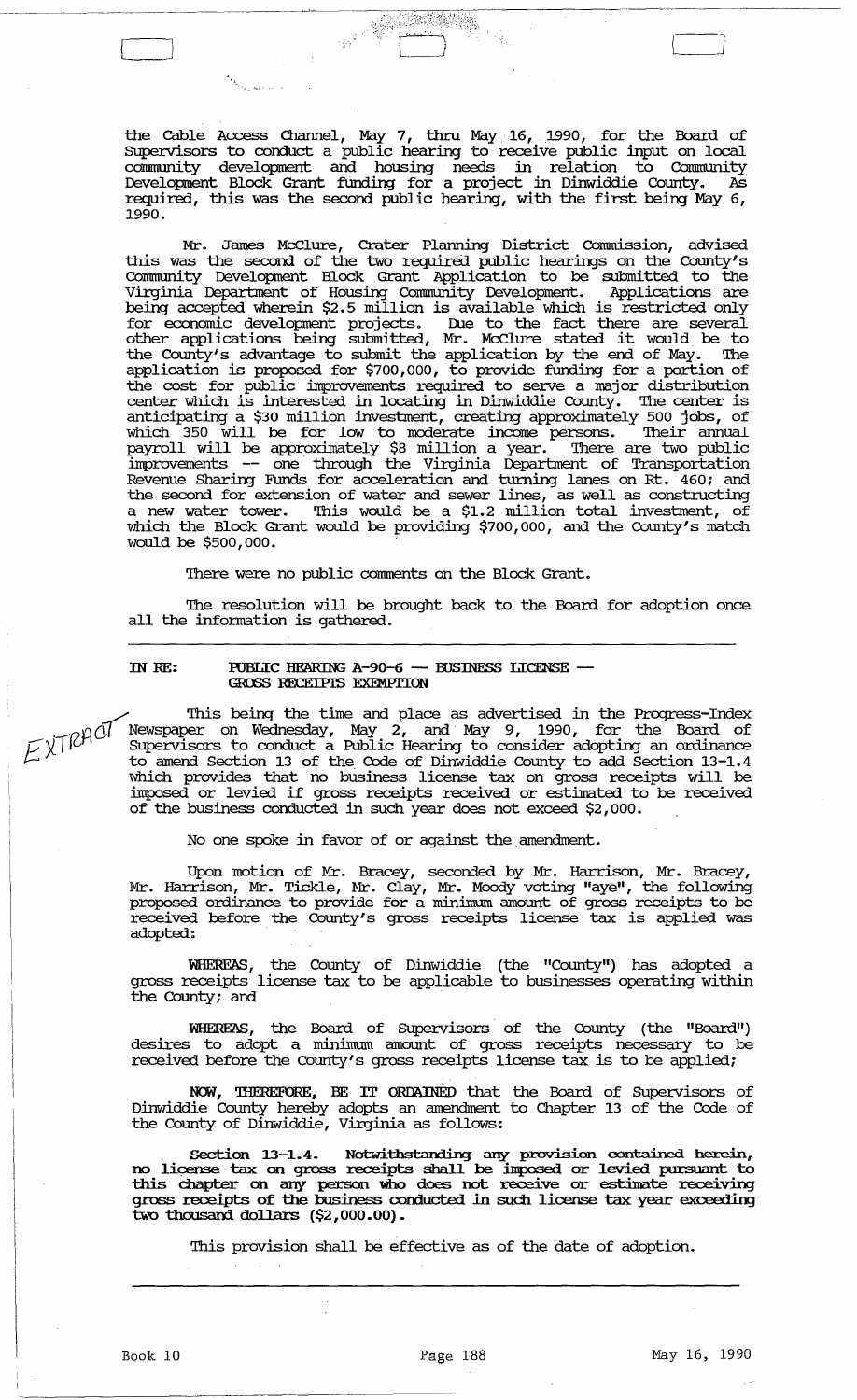## IN RE: PUBLIC HEARING  $-$  C-90-2 - MCI TELECOMMUNICATIONS

This being the time and place as advertised in the Progress-Index Newspaper on Wednesday May 2, and 9, 1990, for the Board of SUpervisors to conduct a Public Hearing to consider a conditional use pennit.

Mr. leonard K. Ponder, Director of Plarming, advised MCI Telecommunication Corporation has applied for a conditional use pennit for the addition of a 150 ft. tall telecommunication tower with a 20 ft. two-way antenna to an existing telecommunication regenerator site. There will be no construction of a new building on the site and no additional traffic will be generated to or from the site. '!he state Corporation Cormnission has issued the required certificate of public convenience and necessity for this facility. '!he site is located east of Rt. 604 near Carson. Mr. Ponder advised the Planning Commission unanimously approved the pennit with three conditions.

Mr. Jim Steifboter, Manager for MCI, spoke in favor of the facility. No one spoke in opposition.

Upon motion of Mr. Tickle, seconded by Mr. Bracey, Mr. Bracey, Mr. Harrison, Mr. Tickle, Mr. Clay, Mr. Moody voting "aye",

BE IT RESOLVED by the Board of Supervisors of Dinwiddie County, Virginia, that MCI Telecommunication Corporation is granted a Conditional Use Permit for the addition of a 150 ft. tall telecomrmmication tower with a 20 ft. two-way antenna to an existing telecommunication regenerator site, listed on the county map as land parcel 62-27 located on Rt. 604 near the Dinwiddie/Prince George County line in the Rowanty Magisterial District, with the following conditions:

(1) '!he conditional use pennit must be reviewed at least every two years for compliance with the stated conditions.

(2) A minimal amount of natural trees or shrubbery shall be disturbed by placement of the tower on the property. Additional landscaping or screening to buffer adjacent property owners from the base of the tower may be required by the Director of Plarming.

(3) If the tower becomes inoperable for more than one year it would be taken down by the current or final holder of the lease.

#### IN RE: RECOMMENDATION FOR RECYCLING PROGRAM

*CI'* 

E yr Rpp

Mr. Douglas Reese, Jr., Chairman of the Recycling Committee, advised the Dinwiddie Recycling committee was established in 1989 to study recycling alternatives for the County. In conjunction with Draper Aden, consulting engineers, they have developed. a plan they feel will meet the state mandated recycling goals while remaining fiscally conservative.

Mr. Ronnie Abernathy stated Dinwiddie was one of the few localities in the state that received a study grant which was used as partial payment to Draper Aden Associates. The Committee has been meeting and considering several alternatives for recycling to meet the County's needs and meet the new state mandates. By the end of 1991, the state will require a 10% recycling rate, by 1993 a 15% rate, and by 1995 a 25% rate. The deciding factor the Committee used for their recommendation was a program that was capable of starting Dinwiddie towards meeting the 10% rate by the end of 1991 and working towards the rate of 25% by 1995. The idea of recycling is to increase the landfill life and minimize future landfill requirements. '!hey needed a program that had a reasonable start-up cost, and was a cost effective and flexible program for adopting future needs and priorities.

The committee would like the project linplemented during 1990. Their target date is September 1, 1990, with the major thrusts of education in the public school system, through the media and to households in the County. Early start-up would be cost effective to extend the current landfill life; and also, the markets for many recyclable material are currently available within a reasonable distance from the County. The sooner Dinwiddie can generate recycling revenues to offset start-up costs,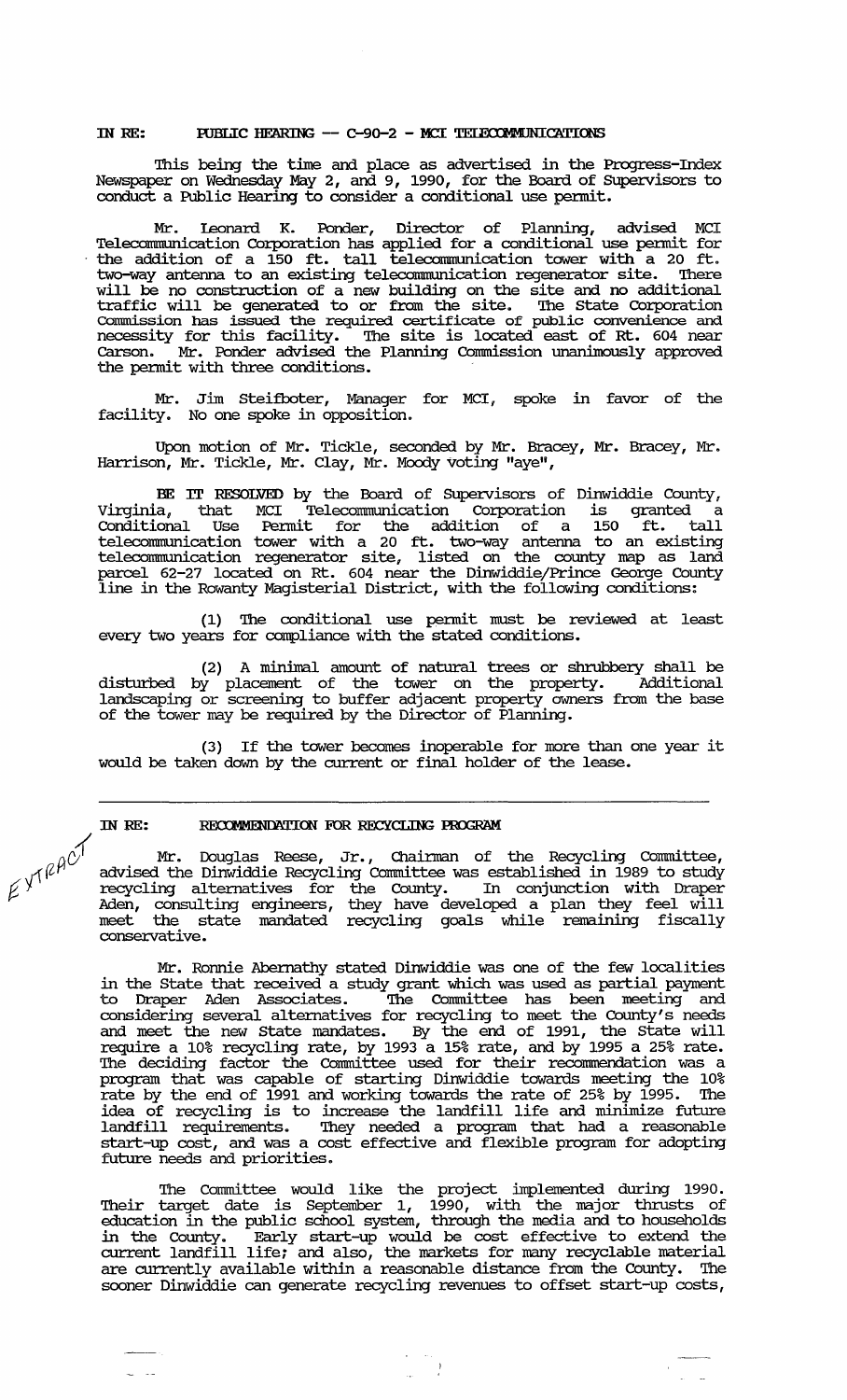the better because when other localities begin their programs supply may drive down prices.

i: i:ij:i; $\frac{1}{2}$  ,  $\frac{1}{2}$  ,  $\frac{1}{2}$  ,  $\frac{1}{2}$  ,  $\frac{1}{2}$  ,  $\frac{1}{2}$  ,  $\frac{1}{2}$  ,  $\frac{1}{2}$  ,  $\frac{1}{2}$  ,  $\frac{1}{2}$  ,  $\frac{1}{2}$  ,  $\frac{1}{2}$  ,  $\frac{1}{2}$  ,  $\frac{1}{2}$  ,  $\frac{1}{2}$  ,  $\frac{1}{2}$  ,  $\frac{1}{2}$  ,  $\frac{1}{2$ 

Mr. Abernathy stated the Recycling Committee drew up a program that is a veluntary drop eff program, where citizens will drop eff recyclable items at the dumpster sites in the County and a sorting facility at the Landfill (called a mini-MRF (Materials Recycling Facility)) will separate the items.

Mrs. Mary Dunn Conover presented Phase I of the plan. There will be a mini-MRF which consists of a pole shed located at the Landfill which weuld receive the materials from the recycling dumpsters enly and employees will sort by glass color, type plastic, and type paper. There will be a drop off site at the Landfill for used motor oil, appliances, will be a drop oil site at the Landriil for used motor oil, appliances, and in the future old tires. Before the material goes to market, it will and in the future ond tires. Before the material goes to market, it will then been collected, it will then be transported to. market. Mrs. Conover stated this is a program that will effect both citizens and businesses.

Mrs. Conover stated initial start up would be \$60,000 to build the MFR plant, and with additional labor to run the facility, the anticipated first year basic costs weuld be between \$83,000 and \$92,000.

# IN RE: ~ IANDFILL REPORT - REVIEW OF STATUS AND FUIURE

of **Mr.** Don Nuttall, Draper Aden Associates, presented a report  $\kappa$   $\beta$  and the assessment of the current County Landfill, investigation of property for future expansion, preparation of an operations and closure  $\beta^{\,\prime\prime}$  , plan for the Landfill, and assisting the Recycling Committee in preparation of a Recycling Feasibility Study.

> They have completed backhoe examinations, tested pits on the current borrow area, taken seil samples from the ash fill, tested adjacent preperty, conducted detailed soil testings and seil borings areund the facility. Material has been feund en-site that is suitable fer clay capping; however, there is not an adequate supply to cover all that needs to. be covered.

> Seven ground water monitoring wells have been installed. In some places, the greund water level is 65 ft., and in ethers it is quite high. However, there is no. problem at this time. Long tenn monitering by sampling will be an ongoing process.

> Due to Department of Waste Management regulations requiring lining and leachate collection, the current operating area of the Landfill can eperate until mid-1992.

> Mr. Nuttall stated the County had an efficient collection system and recommended improvements in the Northern part of the County by consolidating some of the dumpster sites that are close together. They recommended an ongoing funding program to replace one collection vehicle every three years so the vehicle can have a tetal life ef nine years. They recommended funding to replace 10% of the containers on an annual basis.

> The Operations and Closure Plan of the Landfill for the next 2-1/2 years has been submitted to the Department of Waste Management for their review and approval.

> The two immediate State deadlines have been met, that being the ground water monitoring system and the Landfill Closure plan. Future deadlines are: July 1991, every locality has to. have a Comprehensive Solid Waste Management Plan of which the majority of the requirements have been met; December 1991, the 10% Recycling Goal; April 1992, the Recycling plan has to be documented to the state.

> Mr. Nuttall stated that by Spring of 1991, applications and plans for the new Landfill site should be submitted to the State. He suggested now is the time to acquire property and prepare the applications for now is the time to acquire property and prepare the apprications for<br>submission due to the fact the earlier it is submitted, the earlier it will be reviewed by the State.

----------------------------~~~~,--.~--------------~------~----------------------------

 $\Box$ 

 $6407$ 

mate 1848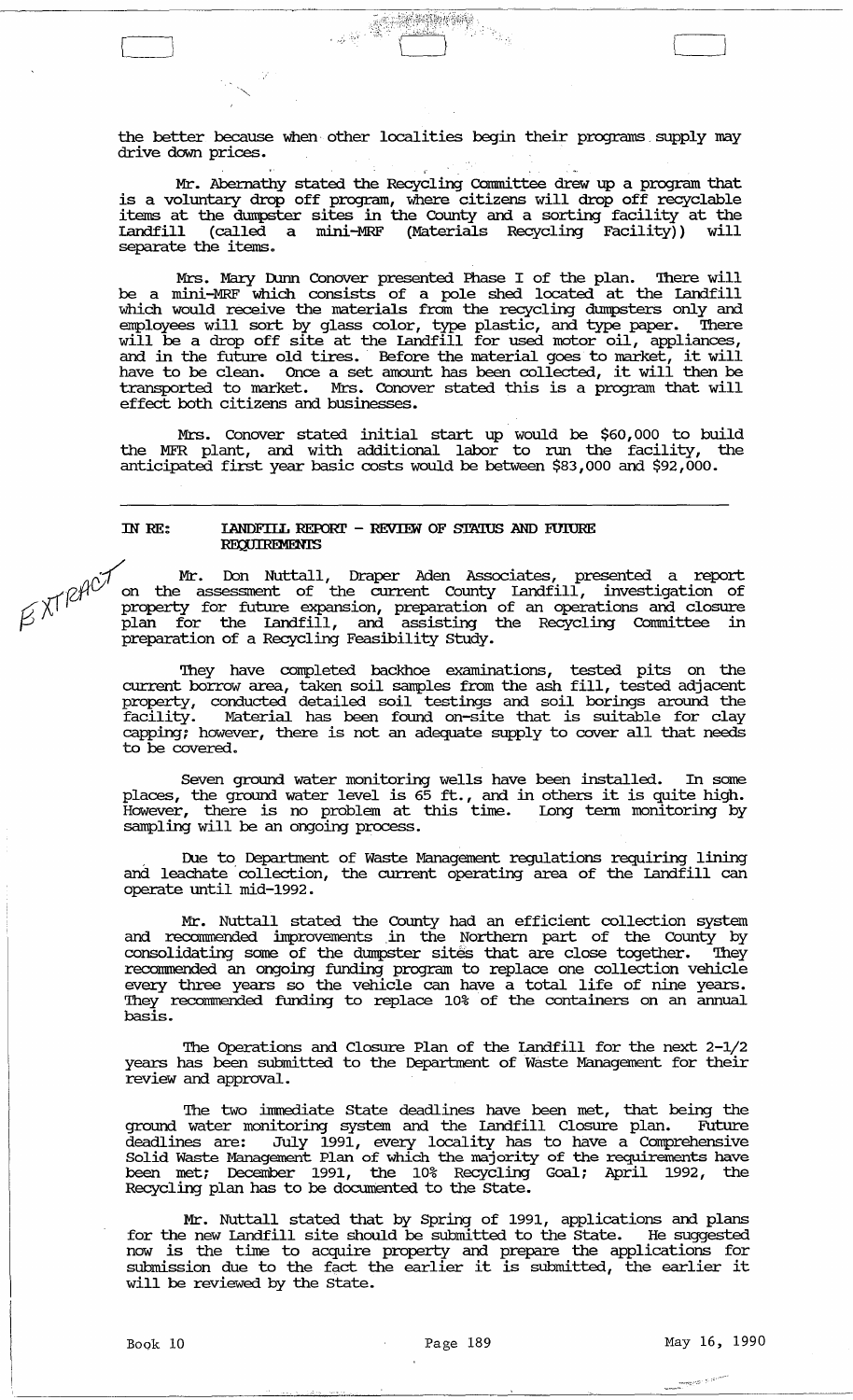Mr. Tickle asked Mr. Nuttall if it was advantageous to purchase land for capping material to be used at the current Landfill. Mr. Nuttall stated there was another locality who did this as it was cheaper to purchase additional land and use the clay for capping versus buying synthetic material.

Mr. Nuttall advised the estimated cost to close Dinwiddie's current landfill is \$40,000 an acre over three years, which will be approximately \$680,000. They recorranended additional equipment was needed -- earth moving equipment, a service vehicle and a tire splitter to be used on-site to make the operation more self sufficient at a cost of \$210,000. The mapping, pennit application and design of the adjacent property is approximately \$140,000. The initial development cost for a new Landfill is approximately \$1.2 million. They do not recommend developing more than five years of disposal area at a time due to the changing regulations.

Mr. Moody asked if Mr. Nuttall reconunended the Board appropriate \$741,000 per year. Mr. Nuttall stated this did not include the land purchase, but covered the operations, additional equipment, and pennitting. The \$1. 2 million would be required each time a new phase of the site is developed. The approximate life span of a developed area is five years.

There are some funds available through the virginia Resource Authorities loan program, which is the same program used for water and sewer projects. There is no grant money available.

## IN RE: MECKLENBURG COUNTY RESOLUTION

Mr. Dennis King, Director of Sanitation, provided the Board with a copy of a resolution adopted by Mecklenburg County for information regarding landfill cornposting. No action was taken on this.

IN RE: GENERAL REASSESSMENT  $-$  AWARD OF CONTRACT

Mrs. Wendy W. Quesenberry, Assistant County Administrator, advised the following proposals for the 1992 General Reassessment had been<br>received:

| Pearson's Appraisal Service  | \$144,850 |
|------------------------------|-----------|
| Blue Ridge Appraisal Company | 127,000   |
| R. L. Hansbrough, Inc.       | 127,000   |

An Evaluation Committee, consisting of Otho Fraher, Department of Taxation; Debbie Marston, Commissioner of the Revenue; Dewey Harrison, Board of Supervisors; Dewey Cashwell, County Administrator; and herself, met on May 7, 1990, to hear the presentation by the finns and evaluate their proposals. It was an unanimous decision by the Committee to recorranend the County contract with Blue Ridge Appraisal Company at a cost not to exceed \$127,000. The reasons for this reconnnendation are as follows:

1. This company rated the highest on the evaluation factors - price, project manager, experience and reference, project outline, and general presentation.

2. They considered them to be low bidder because data processing is included in the same price.

3. Their field approach impressed the Committee in that the Project Manager will be living here with the field appraisers for the duration of the project; therefore, all work is reviewed by the Project Manager.

Upon motion of Mr. Harrison, seconded by Mr. Tickle, Mr. Bracey, Mr. Harrison, Mr. TiCkle, Mr. Clay, Mr. Moody voting "aye",

BE IT RESOLVED by the Board of supervisors of Dinwiddie County, Virginia, that the County is hereby authorized to contract with Blue Ridge

 $\overline{\phantom{a}}$ 

 $E X T R R C T$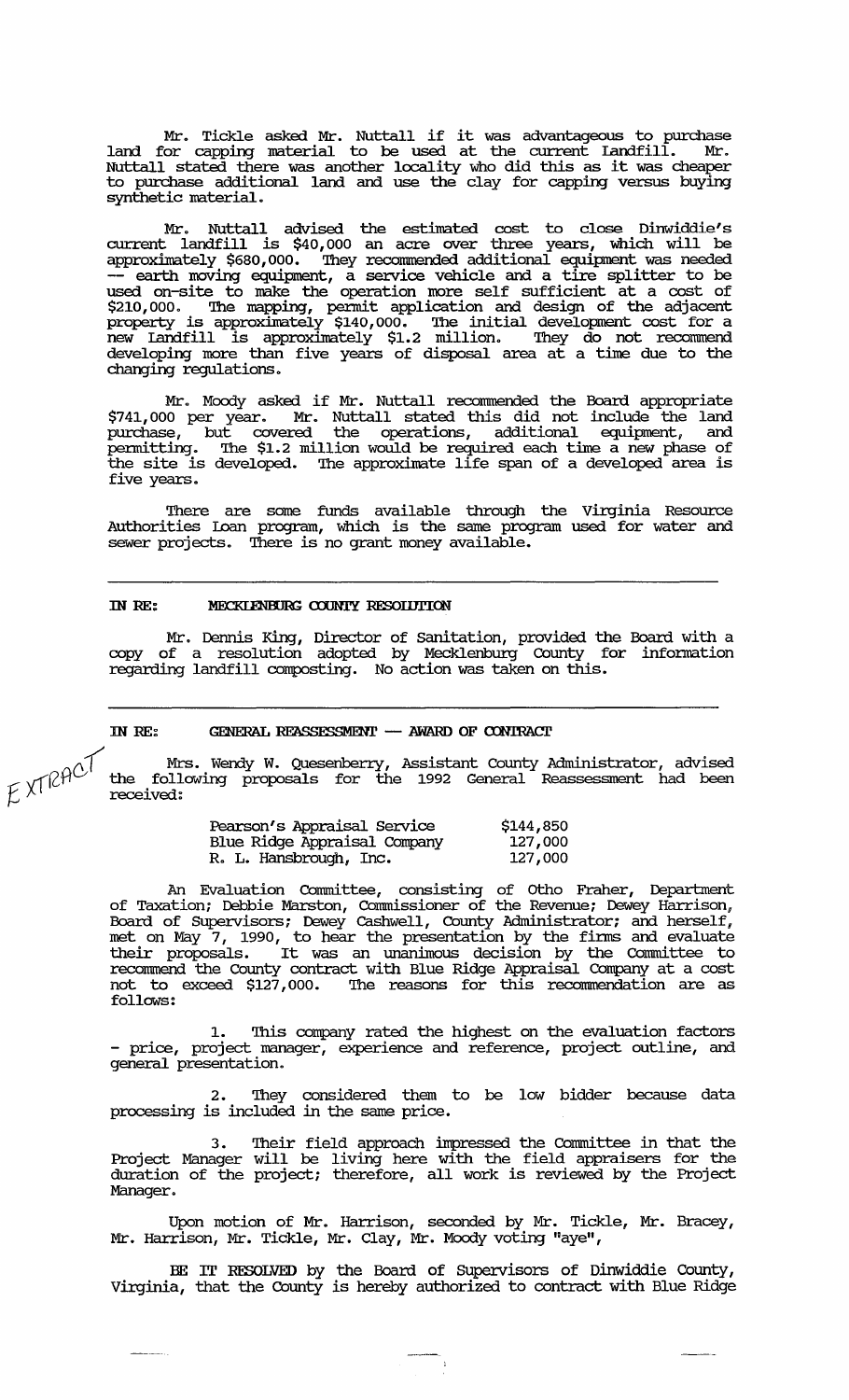Appraisal Company. for the 1992 General Reassessment, at a cost not to exceed \$127,000.

 $\cdot$  . Jet

73

IN RET BINGO AND RAFFIE PERMIT - ST. JOHN'S CATHOLIC CHURCH<br>Upon motion of Mr. Clay, seconded by Mr. Harrison, Mr. Br<br>resolution was adopted. Mr. Clay, Mr. Moody 111.  $\alpha$  $\beta$ ( . Upon motion of Mr. Clay, seconded by Mr. Harrison, Mr. Bracey, Mr.  $\text{L}\times\text{V}^{\text{U}^{\text{U}}}$  Harrison, Mr. Tickle, Mr. Clay, Mr. Moody voting "aye", the following resolution was adopted:

> WHEREAS, st. Jolm's catholic Church has submitted an application for a Bingo and Raffle Pennit for calendar Year 1990; and

> WHEREAS, St. John's Catholic Church meets the requirements as set out in Section 18.2-340.10 of the Code of Vivginia and has paid the Ten Dollar (\$10.00) application fee;

> NCM, 'lHEREFORE, BE IT RESOLVED by the Board of supervisors of Dinwiddie County, Vivginia, that st. John's catholic Church be granted a Bingo and Raffle Pennit for the calendar Year 1990.

## IN RE: BINGO AND RAFFIE PERMIT  $-$  MCKENNEY VFD

 $F$ XIKAO

,  $\mathcal{U}$  Upon motion of Mr. Clay, seconded by Mr. Tickle, Mr. Bracey, Mr.  $110^{10}$  Harrison, Mr. Tickle, Mr. Clay, Mr. Moody voting "aye", the following resolution was adopted:

> WHEREAS, McKenney Volunteer Fire Department has submitted an application for a Bingo and Raffle Pennit for calendar Year 1990; and

> WHEREAS, McKenney Volunteer Fire Department meets the requirements as set out in Section 18.2-340.10 of the Code of Vivginia and has paid the Ten Dollar (\$10.00) application fee;

> NOW, THEREFORE, BE IT RESOLVED by the Board of Supervisors of Dinwiddie County, Vivginia, that McKermey Volunteer Fire Deparbnent be granted a Bingo and Raffle Pennit for the calendar Year 1990.

## IN RE: APPOINTMENTS -- RECREATION ADVISORY BOARD

Upon motion of Mr. Clay, seconded by Mr. Harrison, Harrison, Mr. Tickle, Mr. Clay, Mr. Moody voting "aye", : Mr. Bracey, Mr.

BE IT RESOLVED by the Board of supervisors of Dinwiddie County, Vivginia, that the resignation of Mr. Bob Bowden - District #2, Mr. Gilbert Townsend - District #4, and Mr. Charlie Hawkins - Business in Community, are accepted.

Mr. Harrison nominated Laxton Wilson for reappointment as a District #2 representative. District #2 representative. Mr. Tickle nominated Okey Killingsworth<br>to fill the unexpired term of Mr. Bob Bowden as a District #2 representative. of Mr. Bob Bowden as a District #2

Upon motion of Mr. Clay, seconded by Mr. Harrison, Mr. Bracey, Mr. Harrison, Mr. Tickle, Mr. Clay, Mr. Moody voting "aye", the nominations were closed.

Upon motion of Mr. Bracey, seconded by Mr. Clay, Mr. Bracey, Mr. Harrison, Mr. Tickle, Mr. Clay, Mr. Moody voting "aye",

BE IT RESOLVED by the Board of Supervisors of Dinwiddie County, Vivginia, that Laxton Wilson is reappointed as District #2 representative to the Recreation Advisory Board, with the term ending June 1993; and,

BE IT FURTHER RESOLVED by the Board of Supervisors of Dinwiddie County, Vivginia, that Okey Killingsworth is appointed to the Recreation Adviso:ry Board as a District #2 representative to fill the vacancy of Mr. Bob Bowden, with the tenn ending June 1993.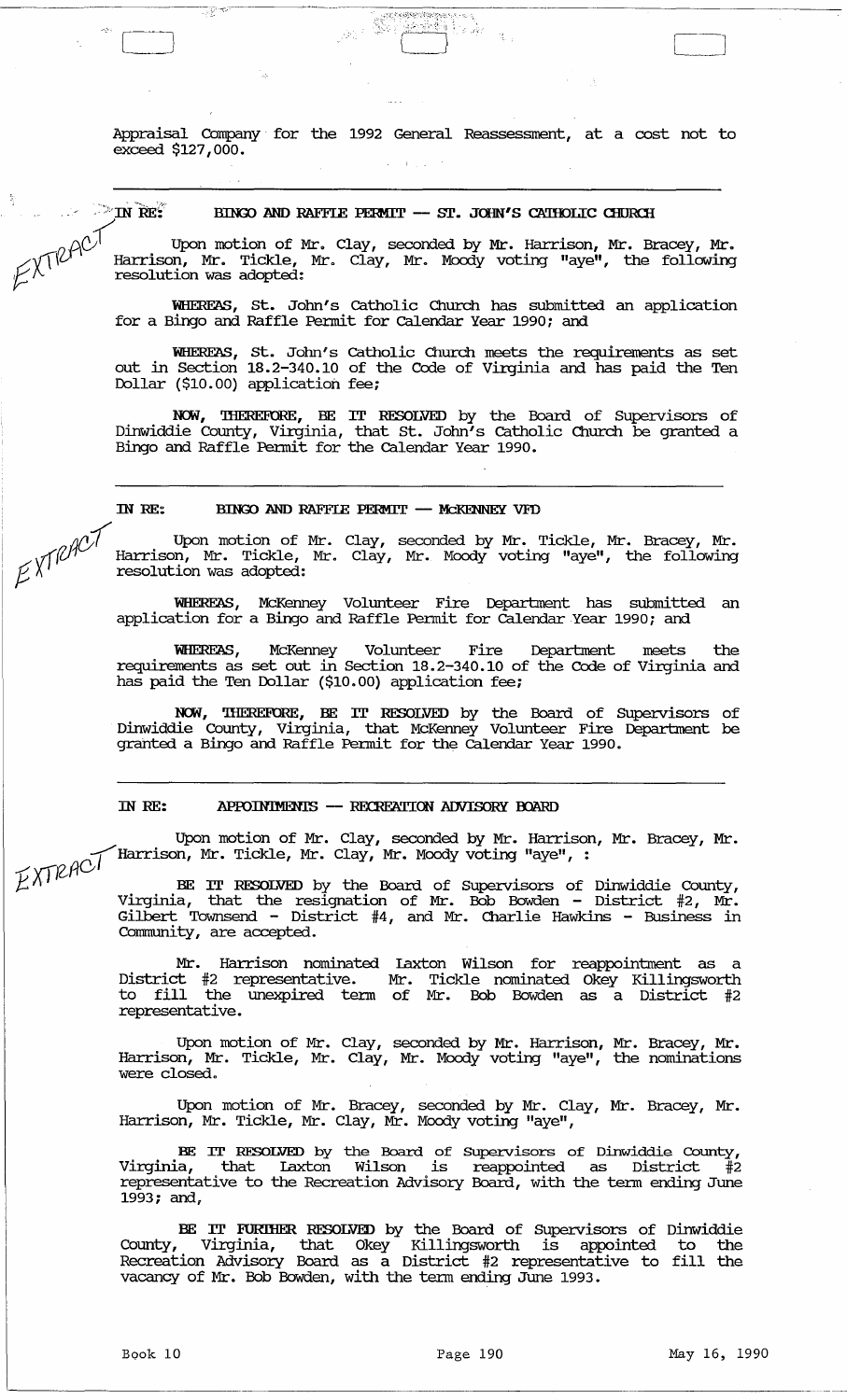## APPOINIMENT - CERITIFICATION COMMITTEE

 $E\times100^{C}$  IN RE: Mr. Tickle nominated Mr. Gregory Davis, Mr. Harrison seconded the  $\text{Cov}(\mathcal{O}_\text{c})$  . nomination. Upon motion of Mr. Harrison, seconded by Mr. Tickle, Mr.  $\beta_{\rm F}$   $^{\rm N}$  'f. Bracey, Mr. Harrison, Mr. Tickle, Mr. Clay, Mr. Moody voting "aye", the nominations were closed.

> Upon motion of Mr. Tickle, seconded by Mr. Bracey, Mr. Bracey, Mr. Harrison, Mr. Tickle, Mr. Clay, Mr. Moody voting "aye",

> BE IT RESOLVED by the Board of SUpervisors of Dinwiddie COunty, Virginia, that Mr. Gregory Davis is appointed to the Certification Connnittee as a District #2 representative to fill the vacancy of Mr. Charles Crowder, with the tenn ending September 1991.

 $\begin{minipage}{0.5\textwidth} \centering \begin{tabular}{l} \multicolumn{2}{c}{\textbf{N} R: & \textbf{APPONIMENT} -- \textbf{APPOMATION REGIONAL LIBRARY BOARD} \\ \multicolumn{2}{c}{\textbf{Mr. Bracey}{\textbf{m}}{\textbf{m}}{\textbf{m}}{\textbf{m}}{\textbf{m}}{\textbf{m}}{\textbf{m}}{\textbf{m}}{\textbf{m}}{\textbf{m}}{\textbf{m}}{\textbf{m}}{\textbf{m}}{\textbf{m}}{\textbf{m}}{\textbf{m}}{\textbf{m}}{\textbf{m}}{\textbf{m}}{\textbf{m}}{\textbf{m}}{\text$ Mr. Bracey nominated Mrs. Gloria Harvell for reappointment to the Appomattox Regional Library Board. Upon motion of Mr. Clay, seconded by  $\mathcal{\mathcal{L}}^{\wedge}$  Mr. Harrison, Mr. Bracey, Mr. Harrison, Mr. Tickle, Mr. Clay, Mr. Moody voting "aye", the nominations were closed.

> Upon motion of Mr. Bracey, seconded by Mr. Tickle, Mr. Bracey, Mr. Harrison, Mr. Tickle, Mr. Clay, Mr. Moody voting "aye",

> BE IT RESOLVED by the Board of Supervisors of Dinwiddie County, Virginia, that Mrs. Gloria Harvell is reappointed to the Appornattox Regional Library Board, with the tenn ending June 1994.

## IN RE: COUNIY ADMINISTRATOR COMMENTS

The County Administrator infonned. the Board of the following:

Mr. Cashwell and Mr. Dennis King, Director of Sanitation, will be attending a Waste Management Technical Assistance Program held by the Virginia Department of Waste Management on June 4-5 at the Crater Plarming District Commission in Petersburg.

b. Mr. cashwell had received a letter from the Virginia Association of Counties requesting legislative input as they are currently putting together their legislative program for the next session. Input is due by the end of July if the Board has any input.

c. The opening of Hardees will be May 23rd.

d. Mr. cashwell presented a brief report on his land and Water Resource seminar held in Baltimore.

## IN RE: EXECUTIVE SESSION

Upon motion of Mr. Clay, seconded by Mr. Harrison, Mr. Bracey, Mr. Harrison, Mr. Tickle, Mr. Clay, Mr. Mocxiy voting "aye", pursuant to the Virginia Freedom of Infonnation Act, Section 2. 1-344 (a) (1) personnel; and Section 2.1-344 (a) (5) prospective business or industry where no previous announcement has been made, the Board moved into Executive Session at 10:10 p.m. A vote having been made and approved, the meeting reconvened into Open Session at 11:00 p.m.

## IN RE: CERITIFICATION OF EXECUTIVE MEETING

Upon motion of Mr. Clay, seconded by Mr. Tickle, Mr. Bracey, Mr. Harrison, Mr. Tickle, Mr. Clay, Mr. Moody voting "aye", the following certification resolution was adopted: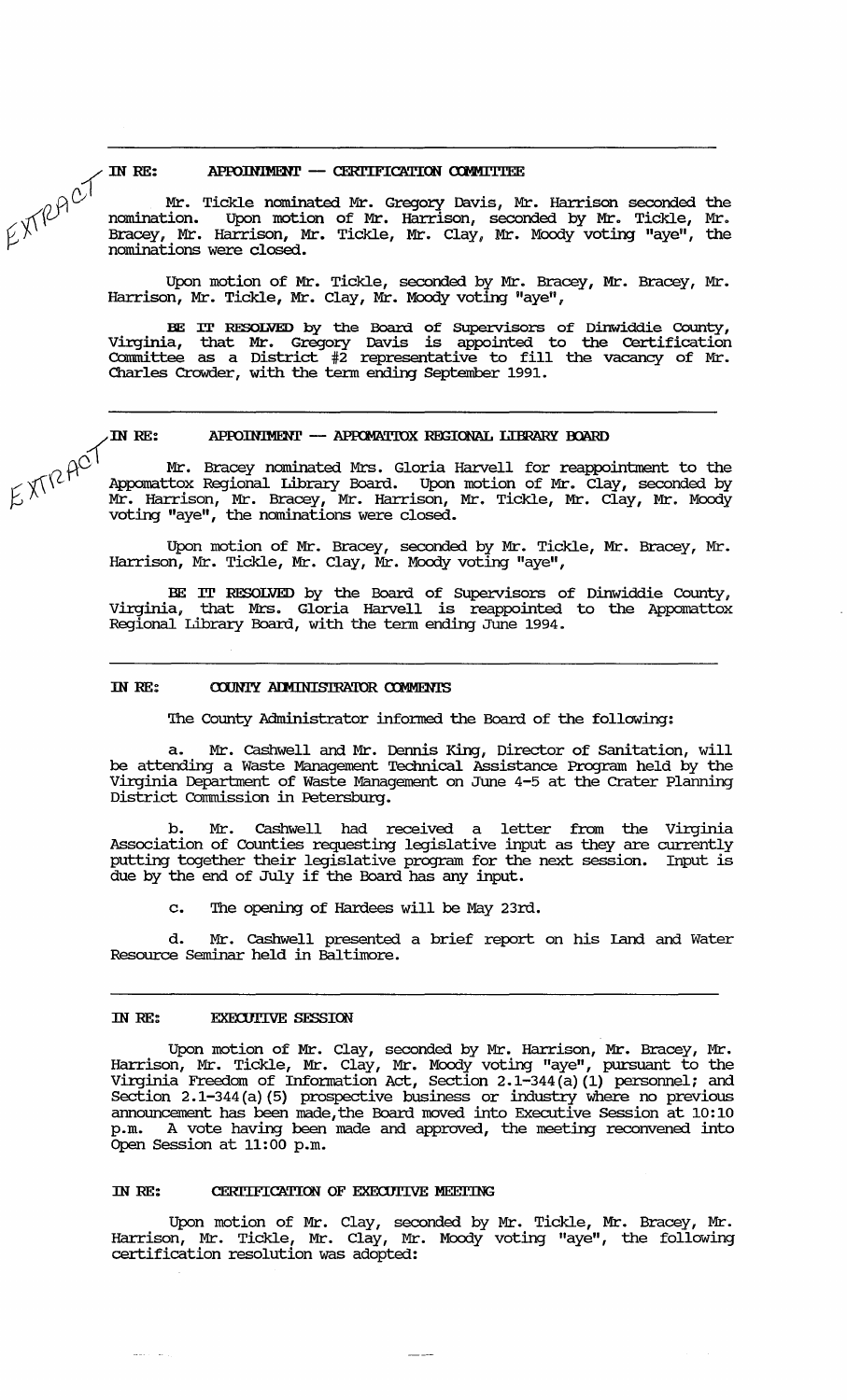WHEREAS, the Board of Supervisors of Dinwiddie County convened an executive meeting on this date pursuant to an affinnative recorded vote and in accordance with the provisions of The virginia Freedom of Infonnation Act; and

WHEREAS, Section 2.1-344.1 of the Code of Virginia requires a certification by the Board of SUpervisors of Dinwiddie County, that such Executive meeting was conducted in confonnity with the virginia law;

NCM 'IHEREFORE BE IT RESOLVED that the Board of SUpervisors of Dinwiddie County, Virginia, hereby certifies that, to the best of each member's knowledge, (1) only public business matters lawfully exempted from open meeting requirements by Virginia law were discussed in the executive meeting to which this certification resolution applies; and (2) only such public business matters as were identified in the motion convening the executive meeting were heard, discussed or considered by the Board of supervisors of Dinwiddie County, Virginia.

## 1N RE: AIDOORNMENl'

 $\begin{array}{c} \begin{array}{c} \begin{array}{c} \end{array} \end{array}$ 

ÿ

Upon motion of Mr. Clay, seconded by Mr. Harrison, Mr. Bracey, Mr. Harrison, Mr. Tickle, Mr. Clay, Mr. Moody voting "aye", the meeting adjourned at 11:05 p.m., to be continued at 7:00 p.m., Monday, May 21, 1990.

<u>N.G. Wood,</u><br>Harrison A. Moody

Chairman, Board of Supervisors

·---.-.. ~r-'~:T-~-·-;---··----------------------

ATTEST: <u>Nume of Cashmill</u> Dewey P./Cashwell, Jr.<br>County Administrator